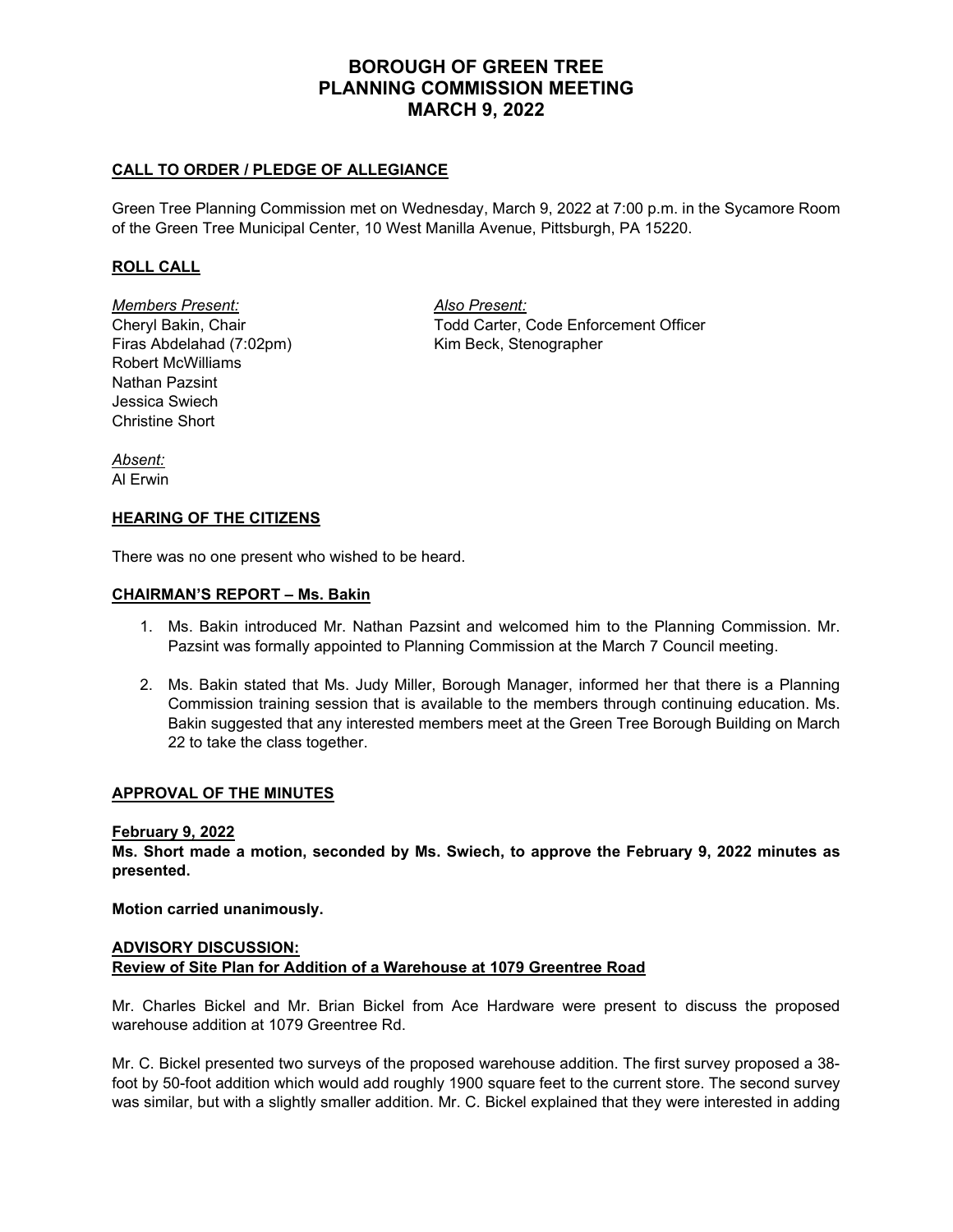a warehouse in the back of their building so they could keep more product on hand, so the residents of Green Tree had more options when they were looking for specific products. When asked, Mr. C. Bickel explained that the addition would be single story, around 12 feet, with a pitched roof.

Ms. Bakin asked if adding a warehouse to the property would affect their current parking situation. Mr. C. Bickel stated that the warehouse would be built on space that was currently being used for other storage, so parking would not be affected. He mentioned that they were considering extending their parking lot 6 feet into Lot 16, which they also owned. He explained that expanding this parking lot would make it easier for vehicles to get in and out of the parking lot. Planning Commission discussed the possible expansion of the parking lot, and whether a retaining wall would be necessary.

Mr. Abdelahad asked if the warehouse would be built on asphalt or gravel. Mr. C. Bickel stated that they were intending on building the warehouse on asphalt. Mr. Carter said that if they decided to proceed with expanding the parking lot with asphalt, they might need storm water detention with the extra paved surface. He agreed to research the ordinance to find out if the expanded parking lot would be large enough to require the storm water detention.

Mr. Pazsint asked if the warehouse addition would affect the flow of traffic with trucks needing to reach the warehouse. Mr. C. Bickel stated that the trucks would be backing into the property in the same manner that they currently do, so the addition of the warehouse would not affect the flow of traffic in that regard.

Mr. Carter stated that if Ace Hardware was interested in moving forward with the proposal, they would need to get approval from the City of Pittsburgh. He explained that Green Tree Borough would require a 20-foot buffer at the edge of their property, and that buffer would technically be in the portion of their property that is in the City of Pittsburgh. Mr. Carter said that if the City of Pittsburgh didn't require the buffer, then Green Tree Borough likely wouldn't require the buffer, since it would technically be outside of their jurisdiction. Discussion continued regarding what would be required for the buffer, and exactly where along the property the buffer would need to be.

Mr. Carter explained that after they got approval or confirmation from the City of Pittsburgh regarding the 20-foot buffer, the next step would be for Ace Hardware to file a formal application with Planning Commission, along with a Conditional Use application. He then gave Mr. C. Bickel and Mr. B. Bickel a list of the information they would need to gather before filing a formal application with the borough, including which size of warehouse Ace Hardware was going to propose and more information about the expansion of the parking lot, if Ace Hardware decided to move in that direction.

When asked, Mr. C. Bickel stated that they would be using existing lighting for the warehouse addition and shouldn't need to add additional lighting. Ms. Bakin suggested that Mr. Bickel have the architect include the current lighting elements on the site plan that is included with the formal application. Mr. C. Bickel agreed that the site plan would show the current lighting, along with showing that the warehouse addition would have an overhead door.

There was a brief discussion regarding repaving the parking lot, and what permits would be required, if any. Mr. Carter stated that he would research and give Mr. Bickel more information regarding repaving, but that a permit would be necessary if they intended on expanding the parking lot into Lot 16.

Ms. Bakin thanked Mr. C. Bickel and Mr. B. Bickel for attending the meeting and discussing the plans of their expansion with Planning Commission. She said that once they had all of the answers and information they needed, they could file a formal application with Planning Commission and move forward with the process.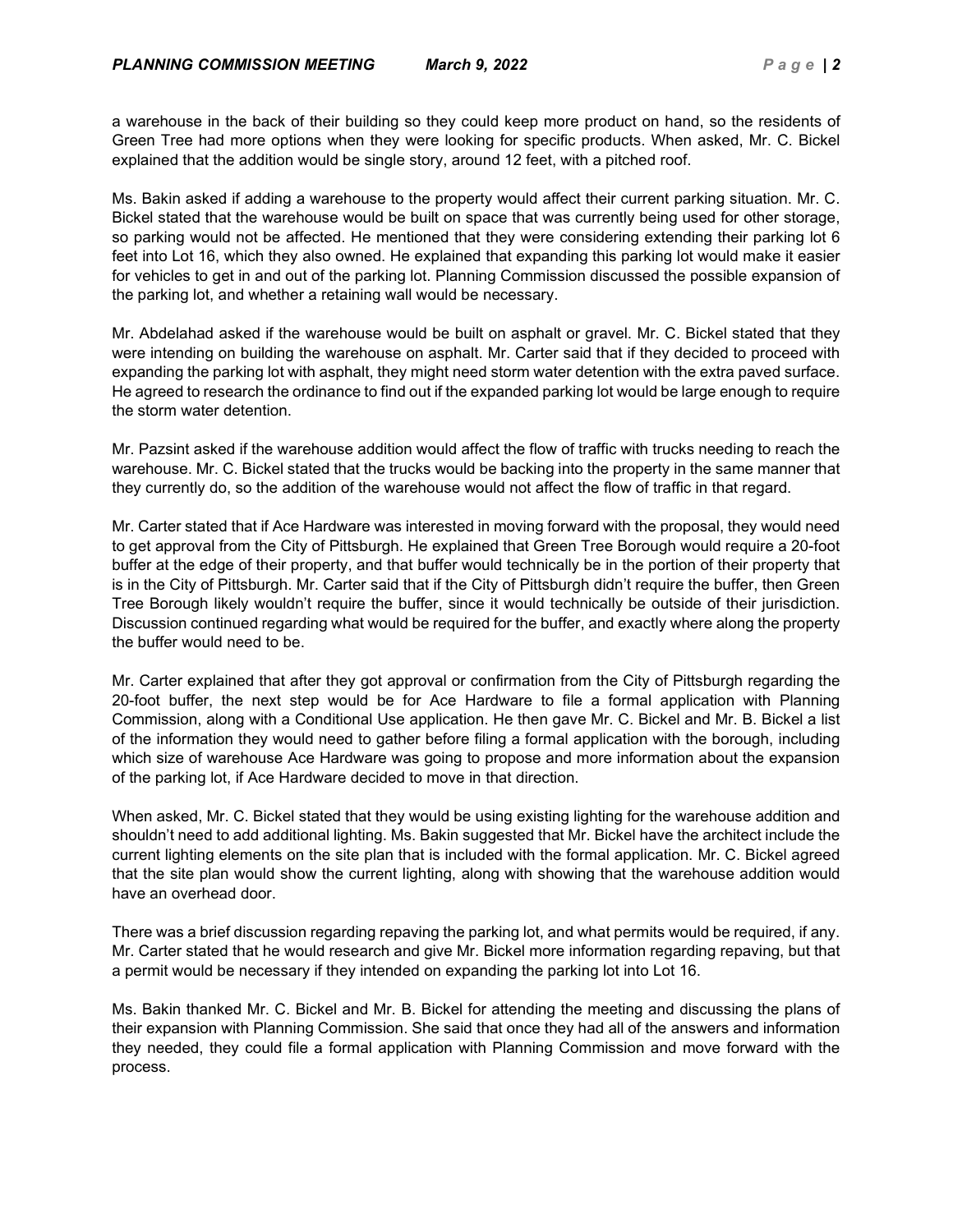### **CONTINUED REVIEW OF THE COMPREHENSIVE PLAN**

Ms. Bakin said that she had spoken to Mike Wheeler of Coldwell Banker with details about putting the Comprehensive Plan survey in the April issue of the Green Tree Times. Ms. Swiech asked how residents would be able to return the survey. Planning Commission discussed various ways residents could be encouraged to complete and return the surveys, including filling out the survey on the website, mailing the survey to the Borough Administrative Office, and the possibility of putting a box in the Green Tree Public Library for residents to return physical copies of the surveys.

Ms. Bakin stated that she had a meeting scheduled with Kossman development on March 22 to discuss the Comprehensive Plan.

Ms. Bakin confirmed that she is working on setting up a meeting with PennDOT in the upcoming months to discuss their plans for projects in and around Green Tree Borough over the next ten years.

Mr. McWilliams stated that he had givens copies of the surveys to representatives of Mt. Pisgah Church and New Apostolic Church and was waiting for those to be returned to him. Mr. Abdelahad mentioned that he had been attempting to contact other churches in the community and was hoping to have some information soon.

Ms. Short was in contact with Dr. Stropkaj at Keystone Oaks School district, who said that he would like to see more communication between the school district and the borough, specifically regarding advertising each other's events on their websites. Dr. Stropkaj also indicated to Ms. Short that the school district did not anticipate any major changes in enrollment over the next five to ten years. Ms. Short said she was still communicating with the school in an attempt to reinstate the Junior member of Council for Green Tree.

Ms. Swiech read some of the responses to the Comprehensive Plan survey she received from the principal of Aiken Elementary, Mr. Dave Thomas. One of the comments that Ms. Swiech read was "With regard to the walking track and its proximity to the school, it is a huge safety concern with the lack of solid fence." She said that the Mr. Thomas noted that he would like to have a fence with a gate that he would be able to close during school hours, when the children were outside having recess. Mr. Abdelahad asked if any police officers were present during recess hours. Planning Commission discussed safety concerns regarding the walking track, and different options to alleviate some of those concerns.

Mr. Thomas also noted that Aiken Elementary is what he considers to be a "transient" school, meaning that residents are moving in and out of the area while their children are in elementary school. The number of students in the school remains the same at about 220 per year. Mr. Pazsint agreed, stating that couples tend to come into the area in six-year cycles. They will typically buy their first house when they are pregnant or have one child, and then once their family grows, some residents decide to move out of the area to find a larger home. Green Tree is an attractive area for first time home buyers, but due to the disproportionate number of smaller homes in the area, many couples end up moving out of the area when they need a larger home for their growing family. Planning Commission discussed options to retain new families long term, including possible locations where new houses or condos could be developed.

Mr. Pazsint noted that Planning Commission should consider the future of Foster Plaza. He said that if Green Tree follows the development course of downtown Pittsburgh, then some of the office buildings could be converted into condos. Developing condos in Green Tree could be an attractive housing option, especially for older residents who may be looking to downsize but want to stay in the Borough. Planning Commission discussed various options for Foster Plaza, including condos, restaurants, and entertainment venues.